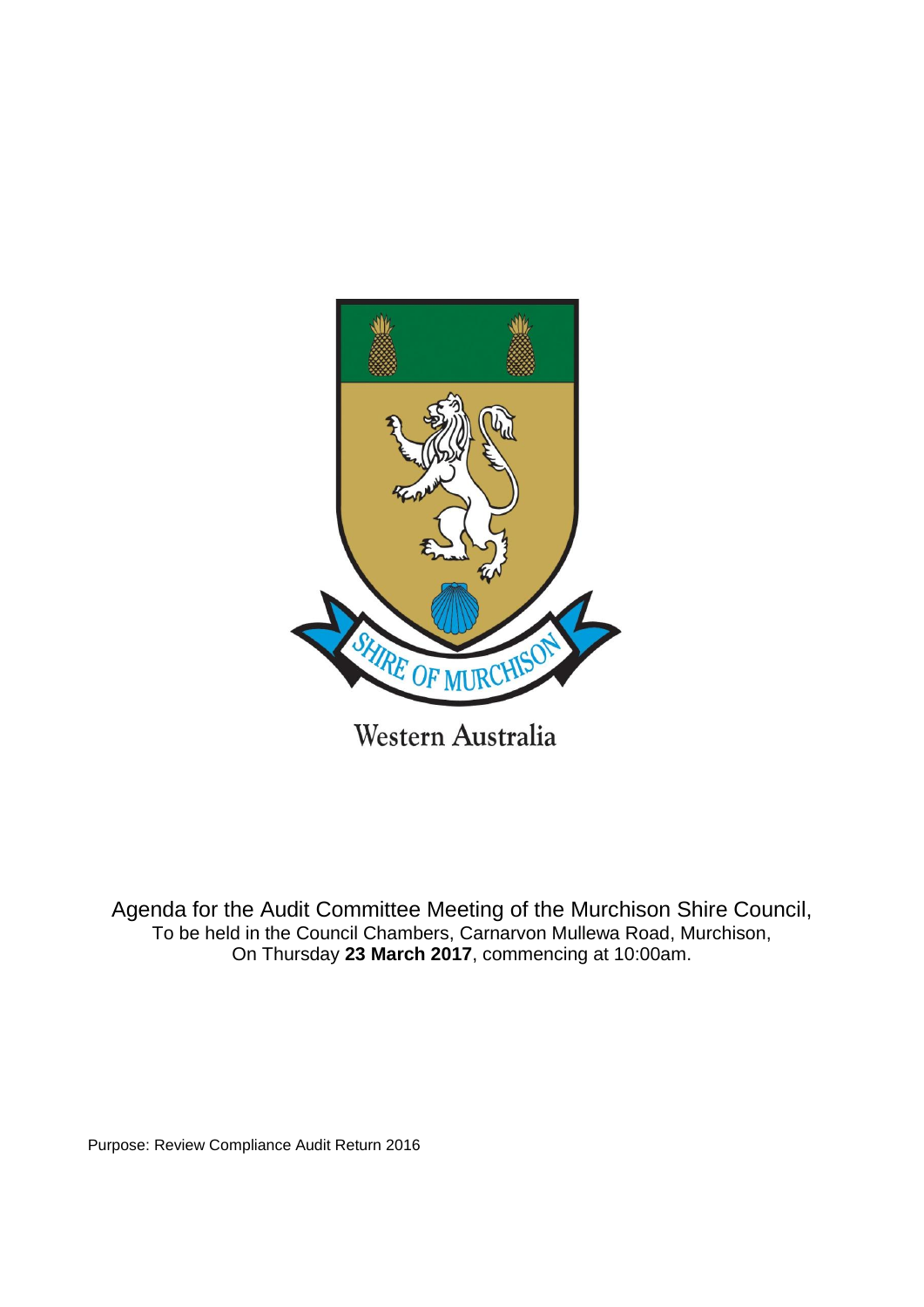# **TABLE OF CONTENTS**

| RECORD OF ATTENDANCE/APOLOGIES/LEAVE OF ABSENCE 3       |
|---------------------------------------------------------|
|                                                         |
| RESPONSE TO PREVIOUS PUBLIC QUESTIONS TAKEN ON NOTICE 3 |
|                                                         |
|                                                         |
|                                                         |
|                                                         |
| ANNOUNCEMENTS BY PRESIDING PERSON WITHOUT DISCUSSION3   |
|                                                         |
|                                                         |
|                                                         |
|                                                         |
|                                                         |
|                                                         |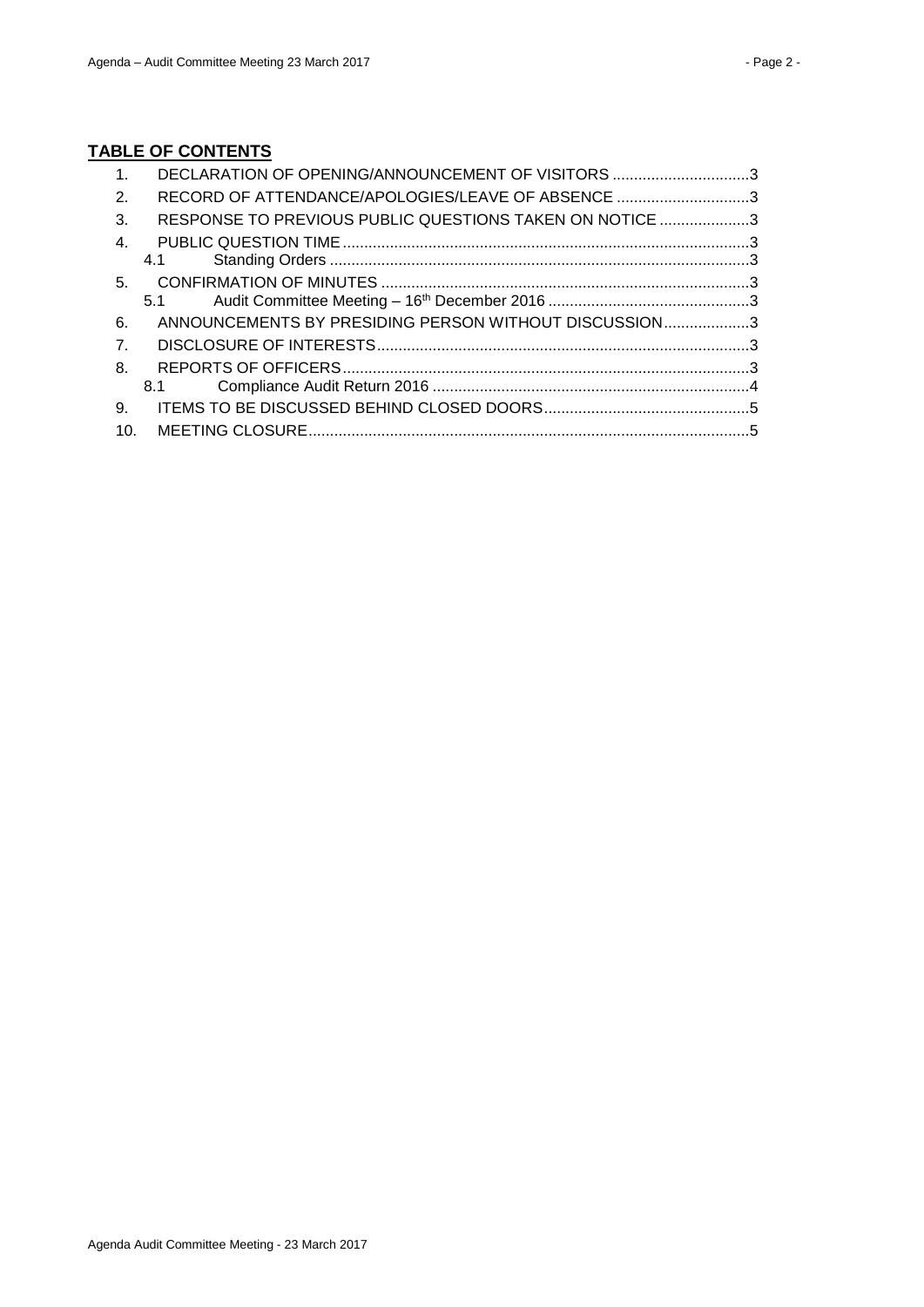#### <span id="page-2-0"></span>**1. DECLARATION OF OPENING/ANNOUNCEMENT OF VISITORS**

## <span id="page-2-1"></span>**2. RECORD OF ATTENDANCE/APOLOGIES/LEAVE OF ABSENCE**

## <span id="page-2-2"></span>**3. RESPONSE TO PREVIOUS PUBLIC QUESTIONS TAKEN ON NOTICE**

Nil.

## <span id="page-2-3"></span>**4. PUBLIC QUESTION TIME**

#### <span id="page-2-4"></span>**4.1 Standing Orders**

| <b>Council Decision:</b><br><b>Moved: Councillor</b>                 | Seconded: Councillor |                 |  |  |  |
|----------------------------------------------------------------------|----------------------|-----------------|--|--|--|
| That the following Local Law-Standing Orders 2001 be stood down:     |                      |                 |  |  |  |
| 8.2 Limitation on the number of speeches<br>8.3 Duration of speeches |                      |                 |  |  |  |
| Carried/lost:                                                        | For:                 | <b>Against:</b> |  |  |  |
|                                                                      |                      |                 |  |  |  |

## <span id="page-2-5"></span>**5. CONFIRMATION OF MINUTES**

#### <span id="page-2-6"></span>**5.1 Audit Committee Meeting – 16th December 2016**

#### **Background:**

Minutes of the Audit Committee Meeting of Council have previously been circulated to all Audit Committee Members.

#### **Recommendation:**

That the minutes of the Audit Committee meeting held on 16<sup>th</sup> December 2016 be confirmed as an accurate record of proceedings

## **Voting Requirements:**

Simple majority

| <b>Council Decision:</b> |                             |
|--------------------------|-----------------------------|
| <b>Moved: Councillor</b> | <b>Seconded: Councillor</b> |
|                          |                             |
|                          |                             |
|                          |                             |

**Carried/Lost For: Against:**

## <span id="page-2-7"></span>**6. ANNOUNCEMENTS BY PRESIDING PERSON WITHOUT DISCUSSION**

#### <span id="page-2-8"></span>**7. DISCLOSURE OF INTERESTS**

#### <span id="page-2-9"></span>**8. REPORTS OF OFFICERS**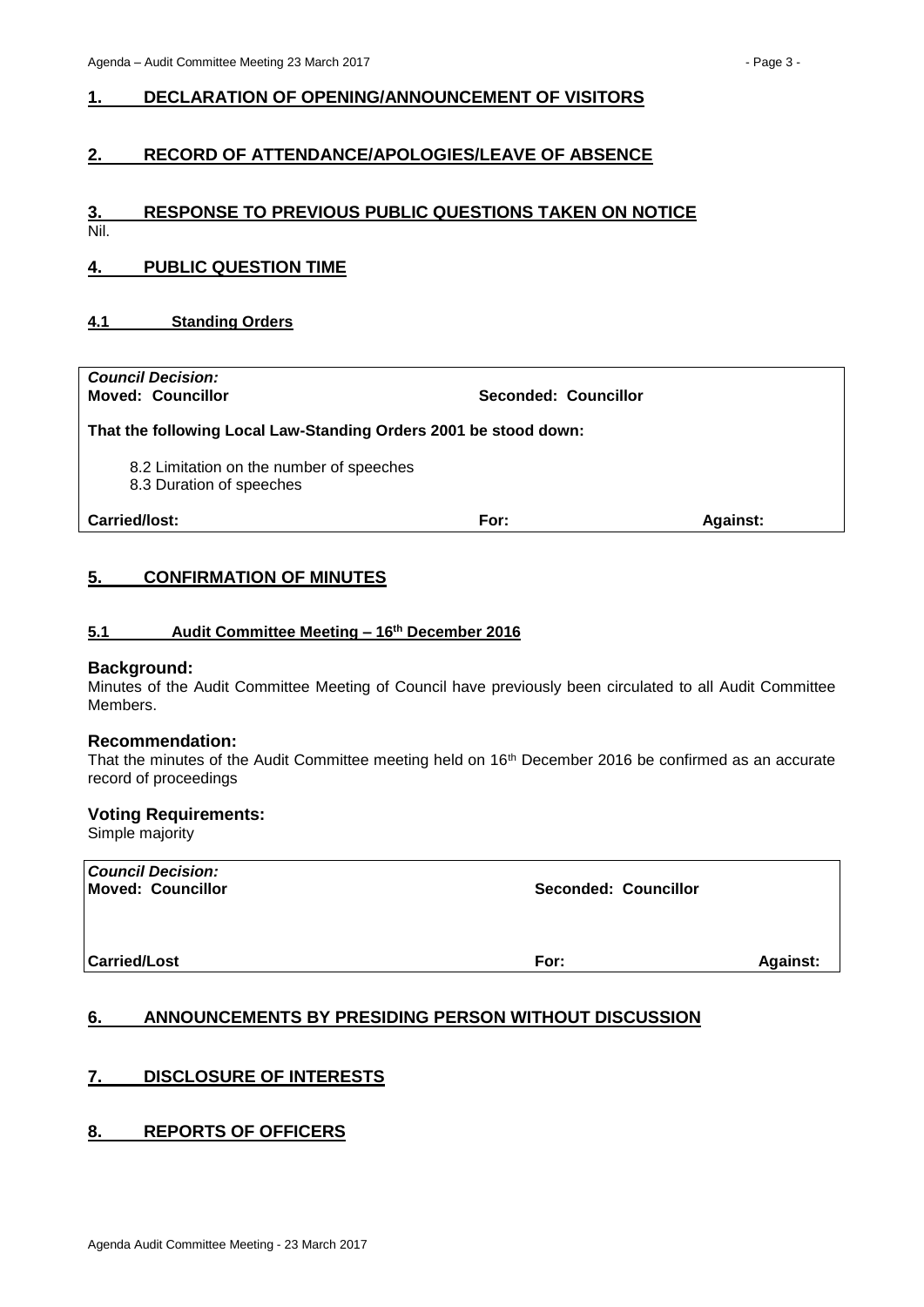#### <span id="page-3-0"></span>**8.1 Compliance Audit Return 2016**

| File:              | 2.1                                     |
|--------------------|-----------------------------------------|
| Author:            | Dianne Daniels, Chief Executive Officer |
| Interest Declared: | Nil.                                    |
| Date:              | 18 March 2017                           |
| Attachments:       | Compliance Audit Return 2016            |

## **Matter for Consideration**:

The Audit Committee is to review the Compliance Audit Return 2016 and report to Council.

#### **Background:**

A Compliance Audit Return for the period 1 January to 31 December in each year is to be carried out and presented to the Audit Committee for review. The Audit Committee is to report to the Council the results of that review. The Compliance Audit Return is to be then adopted by Council and the certified copy is to be sent to the Executive Director of the Department of Local Government & Communities by 31 March of the following year.

#### **Comment:**

The Compliance Audit Return is attached for the Audit Committee's Review

#### **Statutory Environment:**

14. Compliance audits by local governments

(1) A local government is to carry out a compliance audit for the period 1 January to 31 December in each year.

(2) After carrying out a compliance audit the local government is to prepare a compliance audit return in a form approved by the Minister.

(3A) The local government's audit committee is to review the compliance audit return and is to report to the council the results of that review.

(3) After the audit committee has reported to the council under subregulation (3A), the compliance audit return is to be —

- (a) presented to the council at a meeting of the council
- (b) adopted by the council; and

(c) recorded in the minutes of the meeting at which it is adopted.

15. Compliance audit return, certified copy of etc. to be given to Executive Director

(1) After the compliance audit return has been presented to the council in accordance with regulation 14(3) a certified copy of the return together with —

(a) a copy of the relevant section of the minutes referred to in regulation 14(3)(c); and

(b) any additional information explaining or qualifying the compliance audit,

is to be submitted to the Executive Director by 31 March next following the period to which the return relates.

(2) In this regulation — certified in relation to a compliance audit return means signed

 $by -$ 

(a) the mayor or president; and (b) the CEO.

**Strategic Implications:**

N/A

#### **Sustainability Implications**

- **Environmental**
	- There are no known significant environmental implications
- **Economic**

There are no known significant economic implications

**Social**

There are no known significant social considerations.

#### **Policy Implications:**

N/A